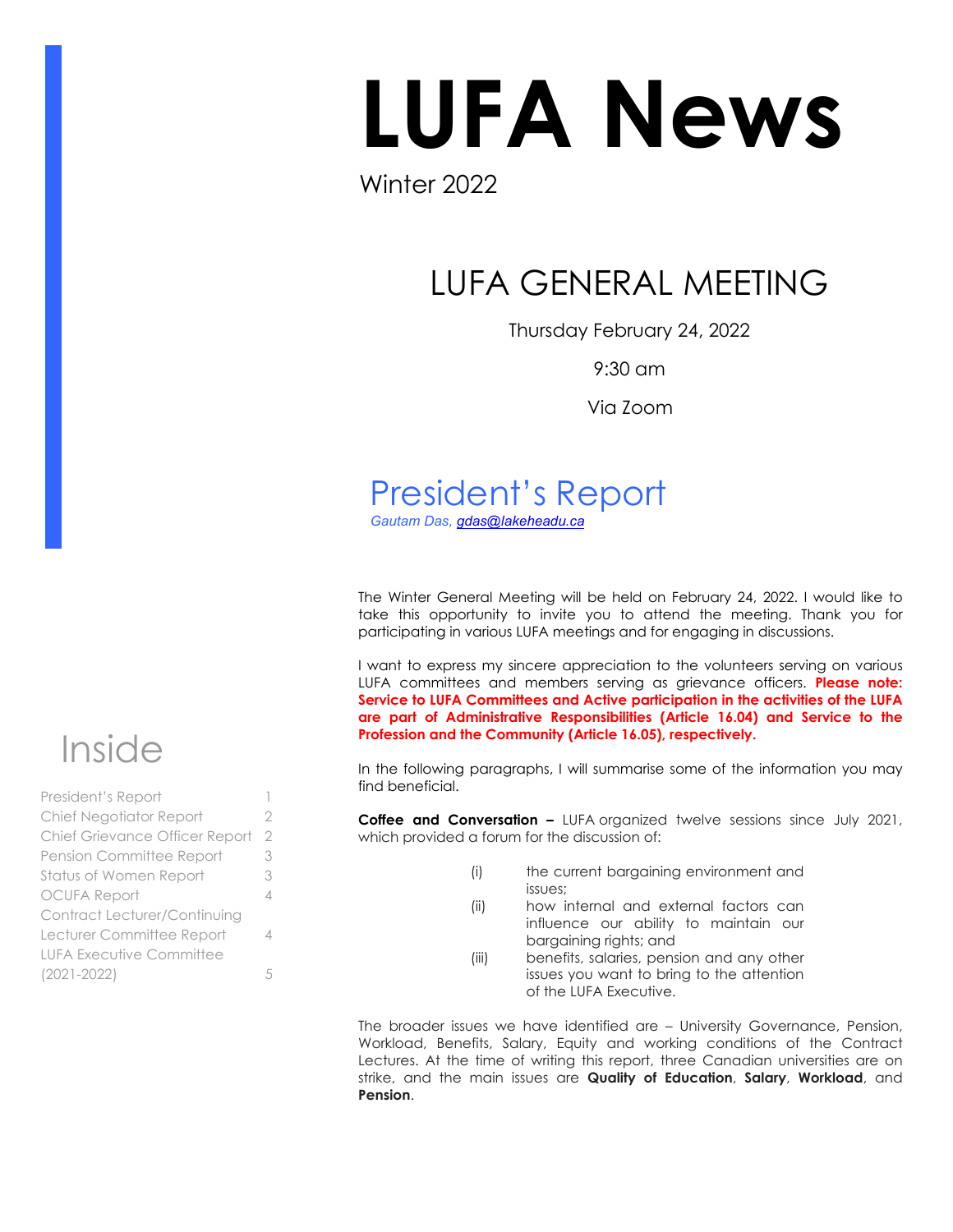In the coming weeks, the Action Committee (**Purpose** - *Through planning, organizing, coordinating, communicating, and leading the Association's Committees and Membership, the Action Committee shall seek to complement and support LUFA's efforts to secure a Collective Agreement and as we move towards bargaining in 2022*) will seek your assistance to identify and embrace our common goals. Please consult past **LUFA Communiqué – Coffee and Conversation** to find the summary of those sessions.

**Negotiation -** LUFA Executive passed the following motions unanimously on January 14, 2022:

**Motion:** THAT LUFA retains the services of David Wright, Labour Lawyer as the spokesperson to lead negotiations for 2022.

**Motion:** THAT LUFA Executive appoints R. Mawhinney as Chief Negotiator starting June 1, 2022. In addition, R. Mawhinney will begin working immediately with K. Hartviksen to prepare for the upcoming negotiations.

Please read Chief Negotiator's report for further information.

**Pension –** In the last several Coffee and Conversation sessions, Ken Hartviksen highlighted the issues related to the LU Pension Plan. He presented an in-depth analysis of the CAAT's presentation at the Pension Board meeting on December 3, 2021. The recordings of some sessions are available on the LUFA website. For more information, I will encourage you to read the **pension committee** report in the newsletter and past LUFA Communiqué.

The Ad hoc committee on Pension Reform will host Town Halls in the coming weeks. Please watch LU **Media Relations**. The committee provided us with the following resources available on the pension services website:

[https://www.lakeheadu.ca/faculty-and](https://www.lakeheadu.ca/faculty-and-staff/departments/services/finance/pension/sub-committee-on-pension-reform)[staff/departments/services/finance/pension/sub](https://www.lakeheadu.ca/faculty-and-staff/departments/services/finance/pension/sub-committee-on-pension-reform)[committee-on-pension-reform](https://www.lakeheadu.ca/faculty-and-staff/departments/services/finance/pension/sub-committee-on-pension-reform)

- [Sub-Committee Terms of Reference](https://www.lakeheadu.ca/sites/default/files/uploads/402/Microsoft%20Word%20-%20DRAFT%20Terms%20of%20Reference%20Ad%20Hoc%20Subcommittee%20on%20Pension%20Reform%20-%20August%202021.docx.pdf)
- **[The Value of a Good Pension](https://www.lakeheadu.ca/sites/default/files/uploads/402/the-value-of-a-good-pension-102018.pdf)**
- **[UPP/CAAT DB Plus Comparison Chart](https://www.lakeheadu.ca/sites/default/files/uploads/402/UPP%20and%20DBPlus%20Comparison%20Chart.pdf)**
- 2019 Eckler Report on Benefit Adequacy, [Feasability Analysis & Alternatives](https://www.lakeheadu.ca/sites/default/files/uploads/402/External%20Review%20of%20Professional%20Plan%20-%202020.pdf)

I urge you to review the documents discuss them with your colleagues. In addition, I recommend you join the upcoming Professional Pension Plan Advisory Board Meeting on **March 4, 2022.** I will send you detailed information closer to the meeting date.

**Intellectual Property Issues –** In the last LUFA newsletter, I have mentioned that LUFA resolved a grievance on the Intellectual Property issue. I believe some of you received a

communication from the *Office of Innovation, Partnerships and Economic Development (IPED)* called *Notice of changes to future Assignment Agreements*. I urge you to exercise caution when entering into agreements with IPED as you may lose your IP rights, defined in the CA **(Article 38)**. **Most importantly, I suggest (NOT AS A LUFA PRESIDENT) that you seek external legal advice** if you are interested in filing a patent application or signing an NDA with companies. **[Please get in touch with LUFA if you have any questions from Article 38 - Intellectual Property].** 

Further updates and additional information are available to you via **LUFA Communiqué** and the **LUFA website.** I encourage you to consult them as often as you are able. Please contact me or any other LUFA Executive members if you have any questions or concerns.

In solidarity

## Chief Negotiator Report

*Ken Hartviksen [Ken.hartviksen@lakeheadu.ca](about:blank)* 

Your Association has been in active engagement of the membership since June of 2021. Regular Coffee and Conversation sessions and meeting with groups are ongoing. These activities are an important part of the process of preparing for the next round of negotiations which are scheduled to start in early June of 2022. Assembling a negotiating team, formal survey of membership and many other activities must be completed in the coming months.

As my official term of Office nears an end, I am working closely with your new Chief Negotiator, Dr. Rob Mawhinney to ensure an orderly transition.

You will hear much more on these preparations from both Rob and Gautam in the coming months.

## Chief Grievance Officer Report

*QingLai Dang, [qdang@lakeheadu.ca](mailto:qdang@lakeheadu.ca)*

First of all, I would like to take this opportunity to thank Dr. Wely Floriano for her willingness to serve as the Acting Chief Grievance Officer during my sabbatical leave from July to December 2021. Her hard work is very much appreciated. I would also like to thank all the grievance officers for their great efforts in supporting LUFA members on various matters and resolving grievances.

Since I just came back to my role as the Chief Grievance Officer last month, the scope of my current report is very limited. LUFA is currently dealing with several Step IV grievances related to medical accommodation, rejection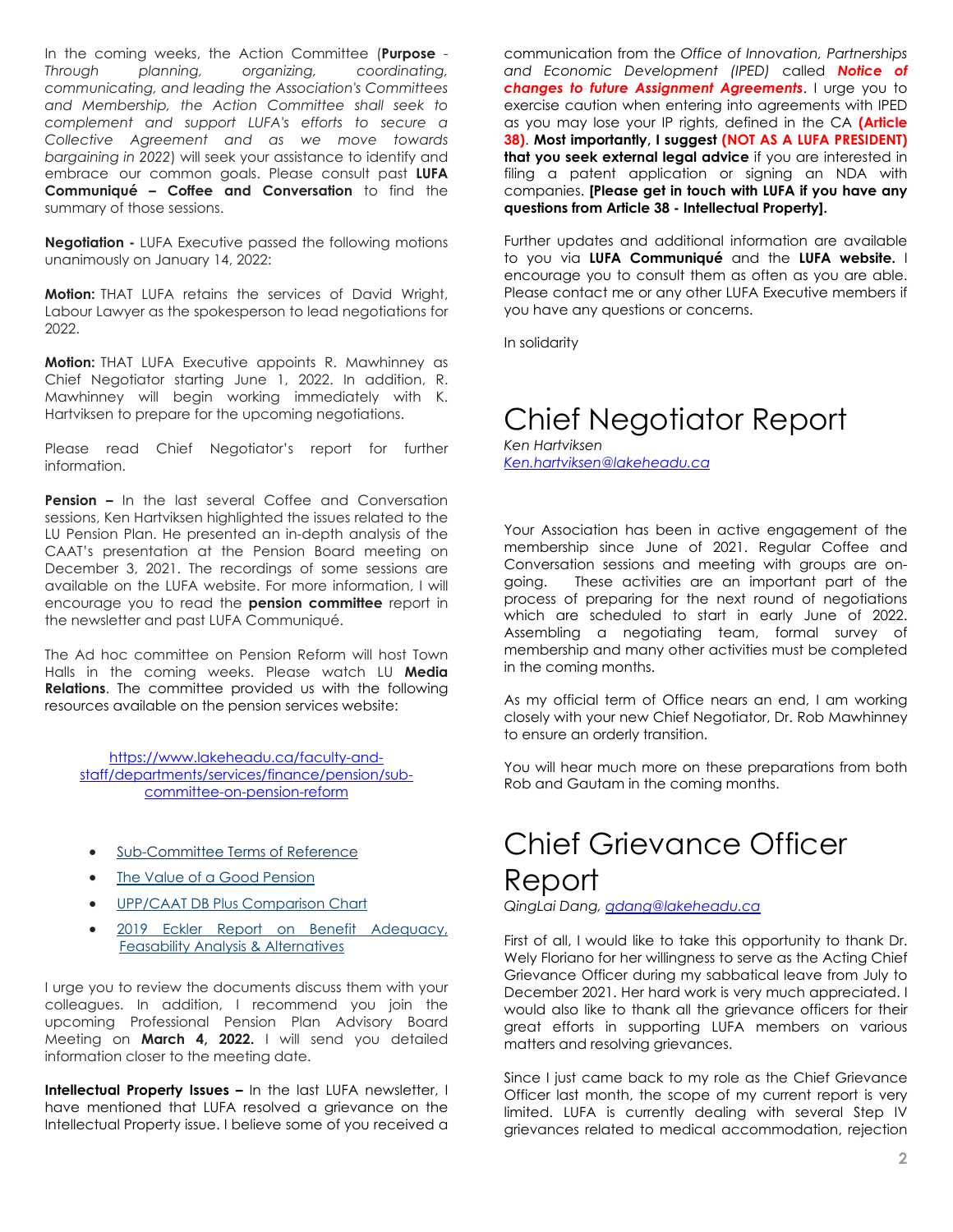of COVID 19 vaccination exemption applications and suspensions (unpaid leave) of LUFA members. If you have any concerns or questions, please feel free to contact one of our LUFA grievance officers. The LUFA grievance officers are:

Scott Pound (English) Naqi Sayed (Business Administration) Tianxuan Miao (Mathematics) Jason Blahuta (Philosophy) Wely Floriano (Chemistry) Juan Pernia (Civil Eng.) Jennifer Jarman (Orillia) Sree Kurissery (Orillia)

## Pension Committee Report

*Ken Hartviksen [Ken.hartviksen@lakeheadu.ca](about:blank)*

The membership of the 2021/22 LUFA Pension Committee is:

| Ken Hartviksen<br>officio (Chair) | <b>Business Administration, ex-</b> |
|-----------------------------------|-------------------------------------|
| Glenn Colton                      | Music, ex-officio                   |
| Jim Stafford                      | Emeritus                            |
| Livio DiMatteo                    | Economics                           |
| Michael Stevenson                 | History and                         |
| Interdisciplinary, (Orillia)      |                                     |
| Camillo Lento                     | <b>Business Administration</b>      |
| Paul Berger                       | Education                           |

The LUFA Pension Committee met on Thursday, January 27, 2022. The Committee discussed the following topics:

- Review of the Pension Advisory Board meeting of December 2, 2021
	- o Board of Governors decision to fund the Solvency Deficiency at the minimum required as determined by Annual Actuarial Valuations.
	- o Most recent Valuation Report as at December 31, 2020 saw the Solvency Ratio fall from to 70.8%, and annual Special Solvency Payments required of the University change to \$2,720,400.
	- o Defined-Benefit-specific expenses will be paid out of the Excess Funds Account,
	- o CAAT presentation of 4 different Scenarios.
	- o An **Ad Hoc Sub Committee on Pension Reform** was established by the Pension Advisory Board to engage the university community on pension options going forward.
- Discussion of Letter of Understanding # 19 in the 2020-2022 Collective Agreement and LUFA's concerns expressed to arbitrator Eli Gedalof.
- Discussion of the need for the LUFA Pension Committee to identify target pension contribution rates and target dates for implementation.
- Discussion of OCUFA's Pension Workshop held on January 21, 2022, in particular, information about contribution rates among Ontario Universities with Defined Contribution Pension Plans and available JSPP alternatives including University Pension Plan of Ontario and CAAT DBPlus.

LUFA members are encouraged to follow the work of the **Ad Hoc Sub Committee on Pension Reform** via the Lakehead University Pension Services website:

[https://www.lakeheadu.ca/faculty-and](https://www.lakeheadu.ca/faculty-and-staff/departments/services/finance/pension/sub-committee-on-pension-reform)[staff/departments/services/finance/pension/sub](https://www.lakeheadu.ca/faculty-and-staff/departments/services/finance/pension/sub-committee-on-pension-reform)[committee-on-pension-reform](https://www.lakeheadu.ca/faculty-and-staff/departments/services/finance/pension/sub-committee-on-pension-reform)

The **Ad Hoc Sub Committee on Pension Reform** will be holding a university Town Hall meeting on Tuesday, March 1, 2022 in ATAC 1001 (also available via ZOOM). This meeting is open to all employees of Lakehead University as well as Lakehead University pensioners. Domenic Barbiero of Eckler will give an overview of types of pension plans and discuss the advantages of JSPPs and ways in which existing university pension plans can either merge with an existing JSPP or switch for future service.

For those unable to attend the townhall meeting in person or via ZOOM, a recording of the session shall be posted to the Ad Hoc Sub Committee segment of the Pension Services website.

#### **TOWN HALL MEETING ON PENSION REFORM AT LAKEHEAD UNIVERSITY**

**Topic:** LU Pension Reform Town Hall 01 March 2022 Time: Mar 1, 2022, 04:00 PM Eastern Time (US and Canada)

#### **Join Zoom Meeting**

**<https://lakeheadu.zoom.us/j/92792567635>**

## Status of Women Report

*Karen Poole, [Karen.poole@lakeheadu.ca](mailto:Karen.poole@lakeheadu.ca)*

As the LUFA representative to the Status of Women and Equity (SWEC) group, I have attended the recent virtual meetings on February 3<sup>rd</sup> and 4<sup>th</sup>. As a subgroup of OCUFA, equity work continues to be a priority across our institutions. To that end, OCUFA is developing a survey to be distributed to university equity representatives, presidents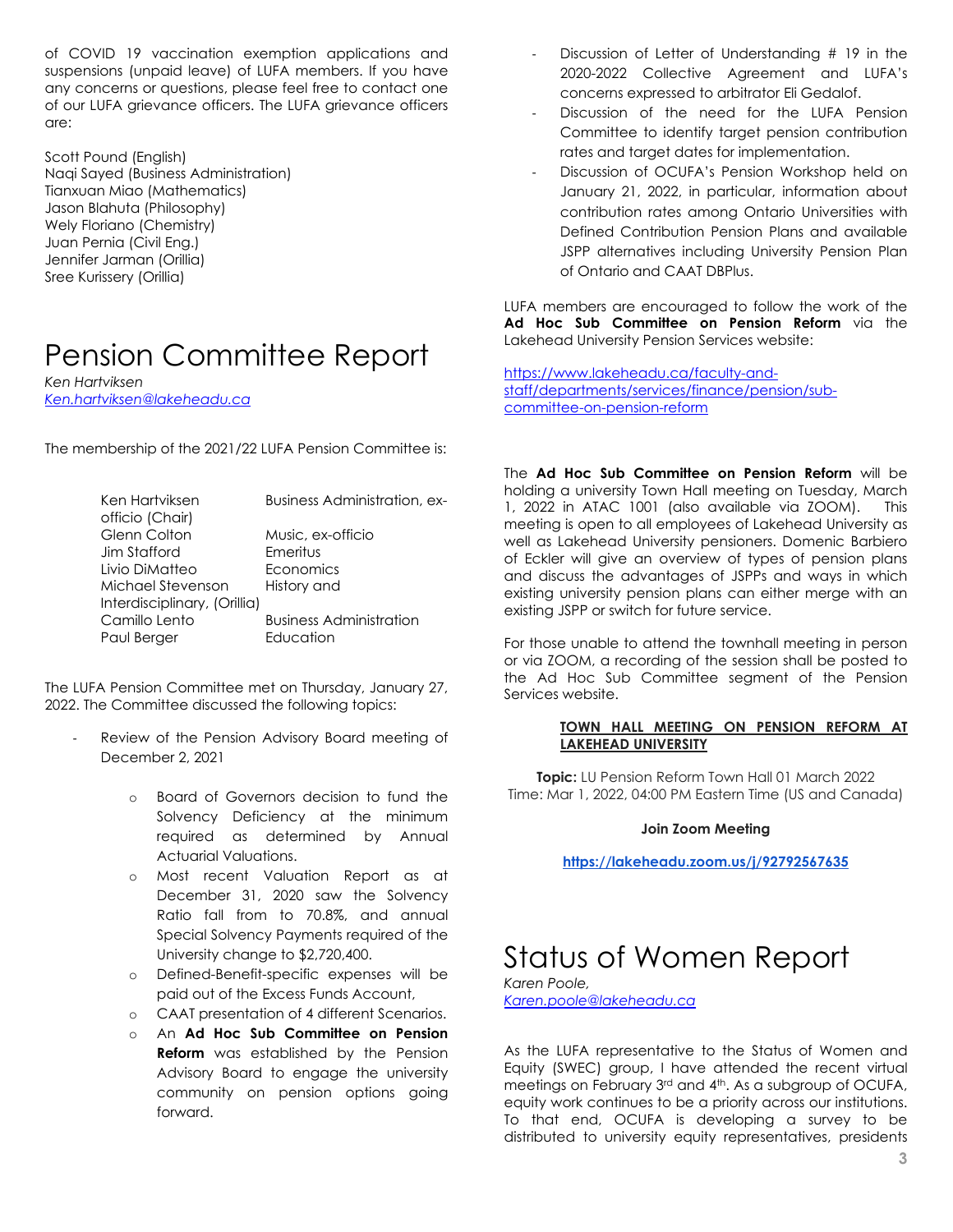and selected committee members. The nature of the survey is to determine what equity resources and training are required by faculty associations. The SWEC committee has been invited to review the survey and provided recommendations.

Anti-black racism on campuses is being addressed, and a link to the Scarborough Charter on Anti-Black Racism and Black Inclusion in Canadian Higher Education was provided

[\(https://www.utsc.utoronto.ca/principal/sites/utsc.utoronto](https://www.utsc.utoronto.ca/principal/sites/utsc.utoronto.ca.principal/files/docs/Scarborough_Charter_EN_Nov2022.pdf) [.ca.principal/files/docs/Scarborough\\_Charter\\_EN\\_Nov2022.](https://www.utsc.utoronto.ca/principal/sites/utsc.utoronto.ca.principal/files/docs/Scarborough_Charter_EN_Nov2022.pdf) [pdf\)](https://www.utsc.utoronto.ca/principal/sites/utsc.utoronto.ca.principal/files/docs/Scarborough_Charter_EN_Nov2022.pdf).

OCUFA is seeking nominations for the Status of Women and Equity Award of Distinction. This award celebrates the outstanding contributions of OCUFA members whose work contributes meaningfully to the advancement of professors, librarians and academic staff who are Indigenous, women, racialized, LGBTQ2S+, living with disabilities or belonging to historically marginalized groups. The link to the award criteria and submission deadline is [https://ocufa.on.ca/ocufa-awards/status-of-women](https://ocufa.on.ca/ocufa-awards/status-of-women-award-of-distinction/)[award-of-distinction/.](https://ocufa.on.ca/ocufa-awards/status-of-women-award-of-distinction/)

## OCUFA Report

Glenn Colton, representative, [gcolton@lakeheadu.ca](mailto:gcolton@lakeheadu.ca)

OCUFA has set out its priorities for the 2022 Ontario Budget in a written submission to the Standing Committee on Finance and Economic Affairs and in a presentation to the committee on January 20, 2022.

OCUFA's recommendations are to:

- 1. Increase per-student public investment in Ontario's universities to improve Ontario's rank by one spot among other provinces by 2026-2027.
- 2. Reverse the unstable and inequitable performance-based university funding model and restore the enrolment-based funding model.
- 3. Implement meaningful increases to the Northern and Bilingual Grants, special purpose funding (particularly for Indigenous programming and supports), and research funding.
- 4. Launch a multi-year faculty renewal strategy that supports meaningful long-term change to improve Ontario's student-to-faculty ratio by one spot among other provinces by 2026-2027. This strategy should encourage universities to undertake additional full-time tenure-stream hiring over and above their current planned growth, and direct funds towards transitioning existing contract faculty into secure full-time positions.
- 5. Increase OSAP funding and convert student loans into grants.

The Superior Court of Justice has denied the Ontario Auditor General's request for documents pertaining to the Laurentian University insolvency crisis that the university claims are privileged. Following the Superior Court of Justice's ruling, the Auditor General announced that she would appeal the decision. The Ontario Legislature has also issued a rare Speaker's warrant demanding the release of similar documents. OCUFA is pleased that the Auditor General is seeking an appeal and calls on the university to come clean and comply with the Speaker's warrant to ensure full transparency and accountability for Laurentian's unprecedented financial collapse.

OCUFA is pleased to announce that nominations are now being accepted for the Lorimer Award, Award for Outstanding contributions to Grievance/Arbitration, OCUFA Service Award, Status of Women and Equity Award of Distinction, and Teaching and Academic Librarianship Awards.

### **Nomination deadlines:**

**March 21, 2022:** Lorimer Award, Award for Outstanding Contribution to Grievance/Arbitration, OCUFA Service Award, and the Status of Women and Equity Award of **Distinction** 

**May 27, 2022:** Teaching and Academic Librarians Awards Further information on these awards can be found on the OCUFA website:

<https://ocufa.on.ca/ocufa-awards/>

The next meeting of the OCUFA Board of Directors is scheduled for Saturday, February 26, 2022, via Zoom.

## **Contract** Lecturer/Continuing Lecturer Committee Report

Taina Chahal, Chair, [tchahal@lakeheadu.ca](mailto:tchahal@lakeheadu.ca)

I would like to begin by noting that the Contract Lecturer/Continuing Lecturer Committee recognizes the disproportionate effect of the pandemic on contract faculty. In addition, Bill 124, which will be in effect until the end of 2024, continues to limit any possible salary increases to 1%, and prohibits any larger salary increases afterwards to make up for the wage restraints. Considering inflation, CL wages, already low, have effectively been cut over the past years. In the last negotiations, LUFA achieved:

- CLs acknowledged at the Annual Years of Service Award.
- LOU#21. Deans are responsible to keep records on who has Right of First Refusal (onus is not on the